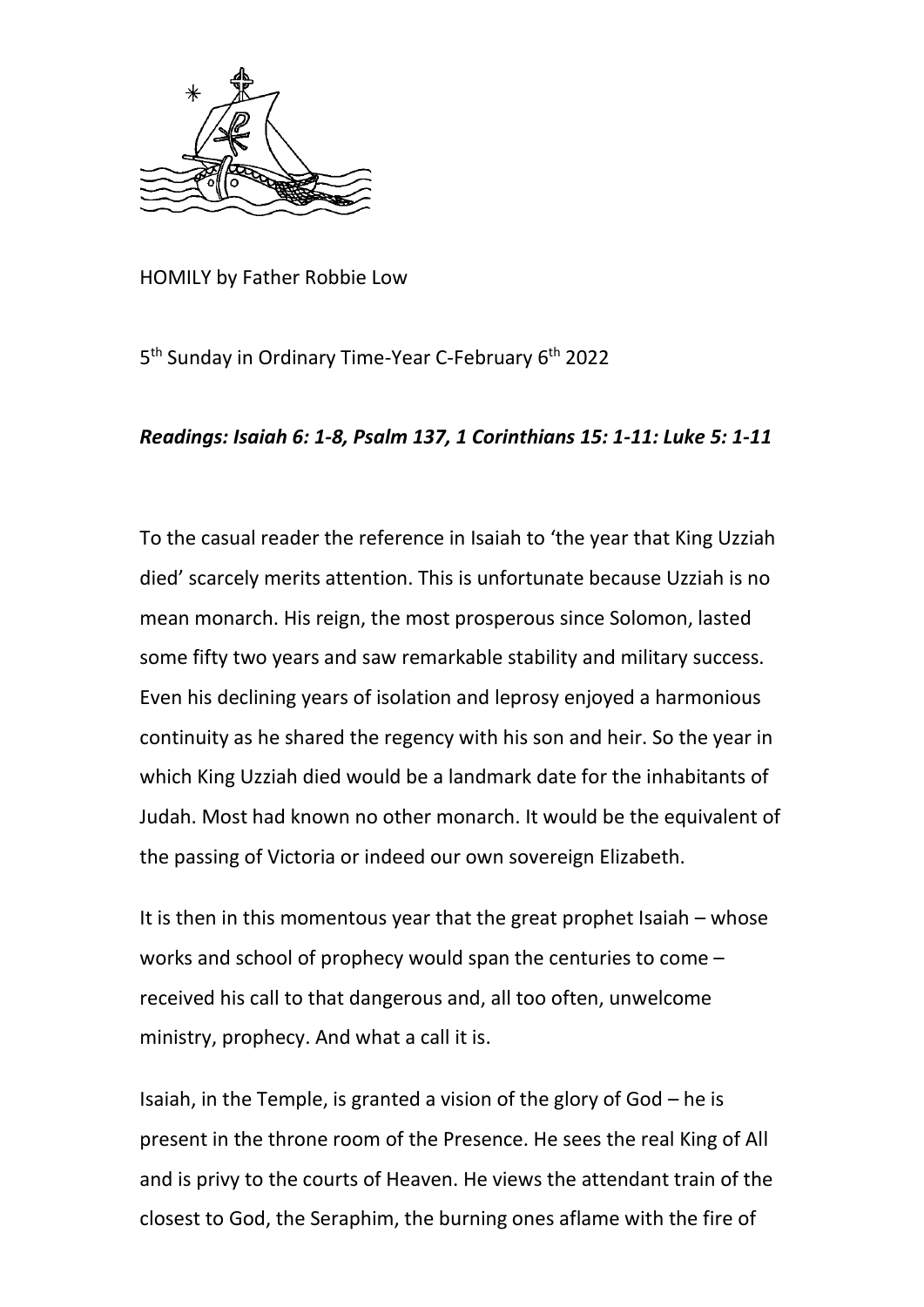the divine, and hears their song – a song which we feebly imitate in the Mass - Sanctus Sanctus Sanctus.

Isaiah's reaction is instantaneous. In the Presence of the All Holy he is utterly conscious of his unholiness, of how far short he falls of the glory of God, how desperately adrift of the purposes of God the society in which he lives. The declaration of his unworthiness and his 'lostness' is met by an extraordinary action. The seraph takes a burning coal from the altar of incense, the source of the glorious smoke filling the Temple, the sign of prayer and offering, and purges the prophet's mouth. Only then can he respond to the call of God – not in his own righteousness but in the purity of the divine and holy.

Though Isaiah's calling would take some beating, we might also note that, in very different circumstances, the other vocations traced in today's scriptures have in common a profound encounter with the Divine. St Paul recalls the day of meeting the Risen Christ. Full of fell purpose Paul is unseated and humbled and blinded and changed his zeal re-purposed for the kingdom. Similarly, on the shoreline the 'Fab Four' are called by the One in whose Presence their world is turned upside down in the very midst of their working lives. Peter's response, as Paul's, as Isaiah's, is that of utter reality summarised most succinctly perhaps in the words of the old Latin Mass, 'non sum dignus', I am unworthy. Faced with the terrible holiness of God that is the only response that we can make. Any vocation that issues from a sense of right or worthiness is phony.

And we pray always for vocations…… but we also needs be aware of the need for a renewed spiritual vision. When we come to Mass are we aware that the same God who confronted Isaiah in the Temple in glory is